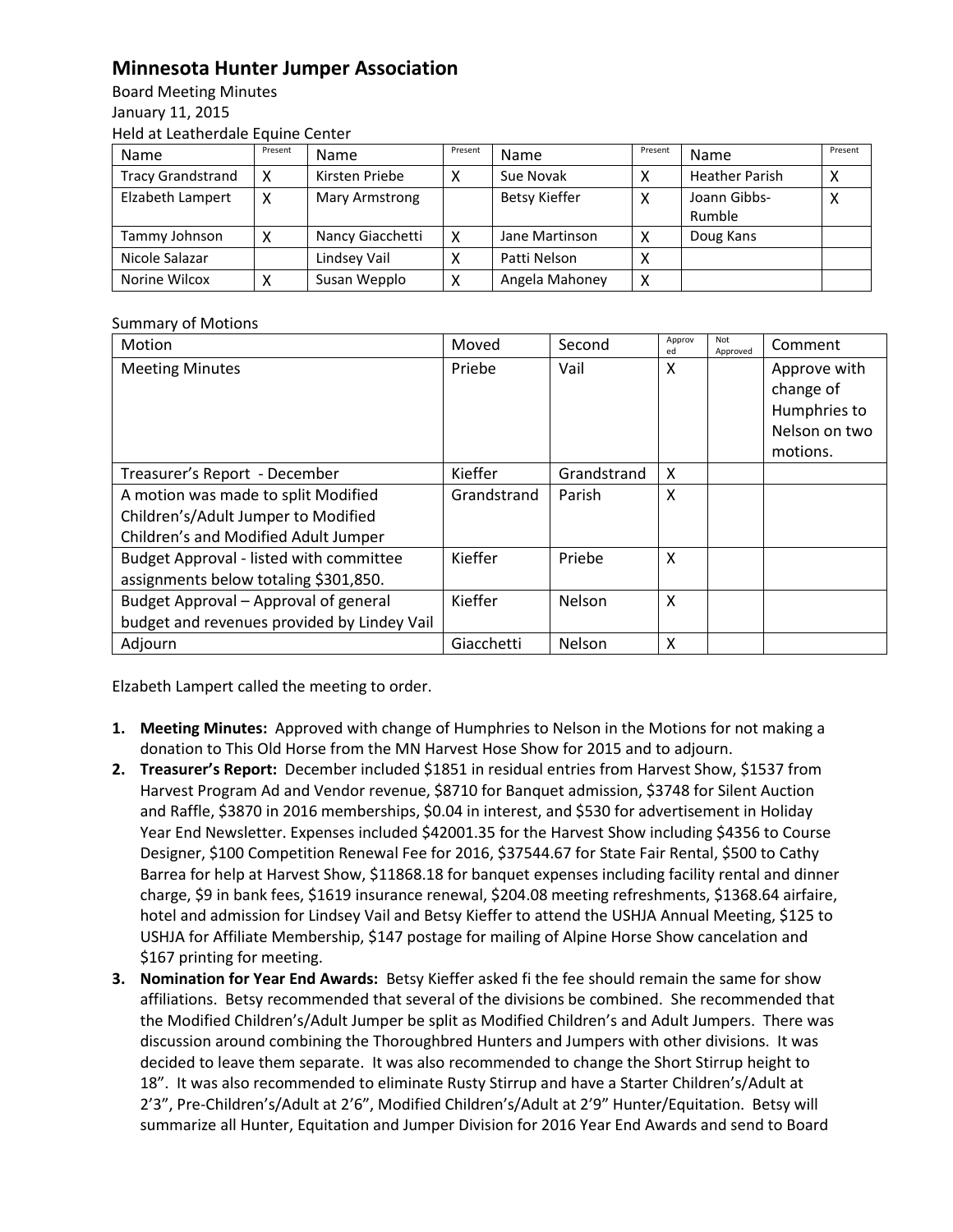Members Prior to next meeting. The division will be reviewed and approved at the Board meeting in February.

A motion was made and approved to split Modified Children's/Adult Jumper to Modified Children's and Modified Adult Jumper.

- 4. **Membership:** 107 members renewed and 5 new members joined for 2016. Betsy will add a reminder to the MHJA website and send a postcard in February.
- 5. **Banquet:** Elzabeth has reserved November 19, 2016 at the Earle Brown Center for the Year End Awards Banquet.
- 6. **Focus Group Meetings:** Elzabeth Lampert indicated that Carriage House is not available the week of May 12-15, 2016. There was discussion around having Urban's manage the MHJA horse show. Elzabeth will present the budget to Urban's and see if they are willing to manage it. The show will be held May 19-22, 2016. Elzabeth is meeting with Ann Bauer this week to determine if she is willing to hold a rated show the week of July 11-17, 2016.

**Ad Hoc Site Finding Committee:** This committee will look for horse show sites in the local area and potential options for MHJA affiliated local horse shows. Members include Angela Mahoney, Norine Wilcox, and Betsy Kieffer.

- 7. **Medal Finals:** The location for 2016 will be Mid-States Fall.
- 8. **Committee Assignments:**
	- Harvest Horse Show: Elzabeth Lampert, Betsy Kieffer, Lindsey Vail, Patti Nelson, Mary Armstrong
		- o Budget \$217,000
	- Harvest Sponsorship: Elzabeth Lampert, Betsy Kieffer, Lindsey Vail, Patti Nelson, Mary Armstrong
		- o Budget \$20,000
	- MHJA Spring Horse Show: Tracy Grandstrand, Joann Gibbs-Rumble, Betsy Kieffer, Norine Wilcox, Mary Armstrong
		- o Budget \$35,000
	- Marketing: Lindsay Vail, Nicole Salazar
		- o Budget \$TBD
	- Medal Finals: Joann Gibbs-Rumble, Sue Novak, Angela Mahoney
		- o Budget \$650
	- Membership: Betsy Kieffer
		- o Budget \$1,000
	- Newsletter: Heather Parish, Lindsey Vail, Betsy Kieffer, Susan Weplo
		- o Budget \$5000
	- Nominating: Elzabeth Lampert, Mary Armstrong, Susan Weplo
		- o Budget \$300
	- Points: Betsy Kieffer, Patti Nelson
		- o Budget None
	- Show Standards: Betsy Kieffer
		- o Budget \$200
	- Silent Auction: Elzabeth Lampert, Kirsten Priebe, Norine Wilcox, Angela Mahoney, Heather Parish
		- o Budget Included with Banquet
	- Website: Nancy Giachetti, Susan Weplo
		- o Budget \$2,000